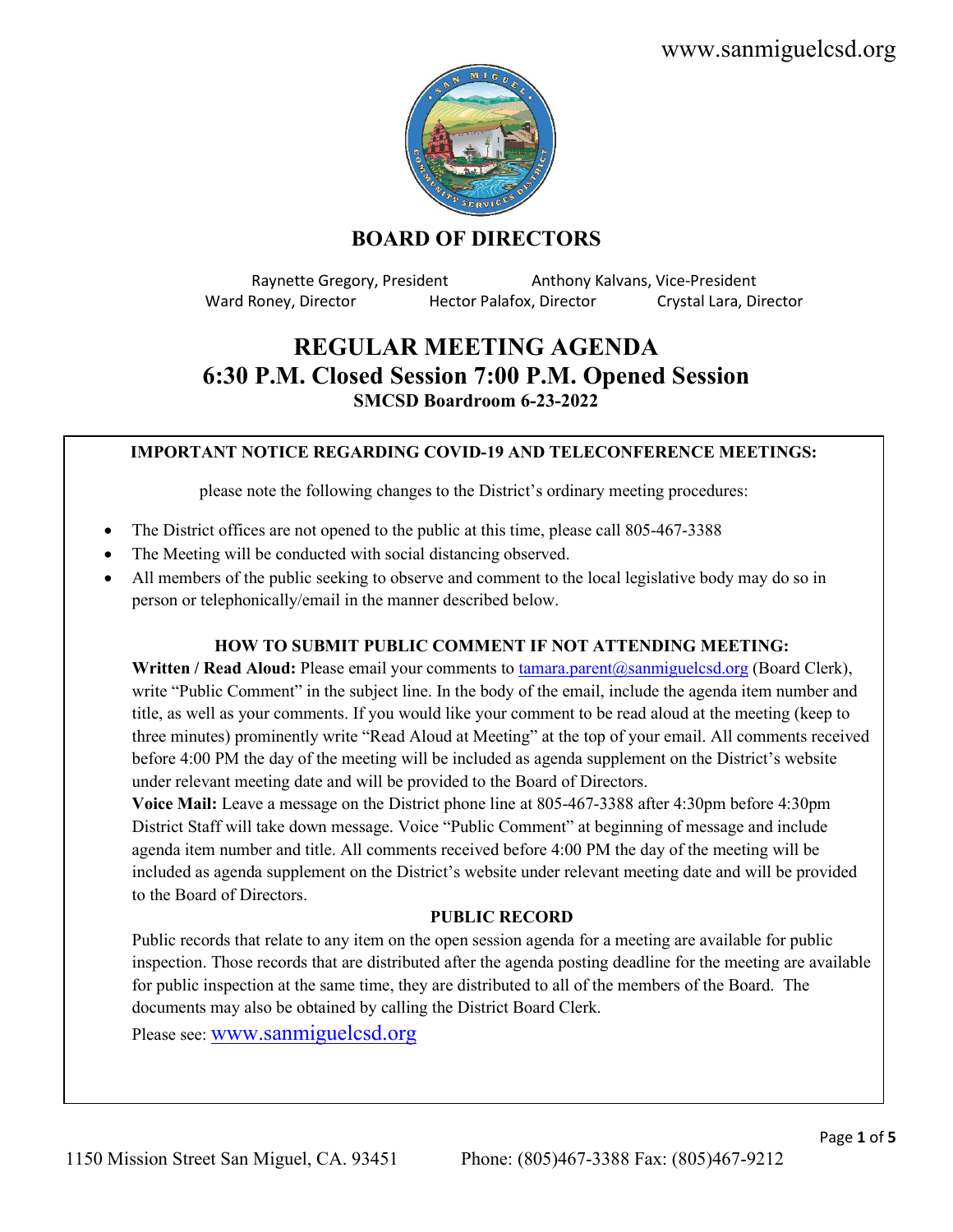# www.sanmiguelcsd.org

**Cell Phones:** As a courtesy to others, please silence your cell phone or pager during the meeting and engage in conversations outside the Boardroom.

**Americans with Disabilities Act:** If you need special assistance to participate in this meeting, please contact the CSD Clerk at (805) 467-3388. Notification 48 hours in advance will enable the CSD to make reasonable arrangements to ensure accessibility to this meeting. Assisted listening devices are available for the hearing impaired.

**Public Comment:** please see notice. Sign in sheet at podium for public comment.

Comments are **limited to three minutes**, unless you have registered your organization with CSD Clerk prior to the meeting. Please complete a "Request to Speak" form located at the podium in the boardroom in order to address the Board of Directors on any agenda item. If you wish to speak on an item not on the agenda, you may do so under item VII "Public Comment and Communications for items not on the agenda". Any member of the public may address the Board of Directors on items on the Consent Calendar. Please complete a "Request to Speak" form as noted above and mark which item number you wish to address.

**Meeting Schedule:** Regular Board of Director meetings are generally held in the SMCSD Boardroom on the fourth Thursday of each month at 7:00 P.M. Agendas are also posted at: [www.sanmiguelcsd.org](http://www.sanmiguelcsd.org/)

**Agendas:** Agenda packets are available for public inspection 72 hours prior to the scheduled meeting at the Counter/ San Miguel CSD office located at 1150 Mission St., San Miguel, during normal business hours. Any agenda-related writings or documents provided to a majority of the Board of Directors after distribution of the agenda packet are available for public inspection at the same time at the counter/ San Miguel CSD office at 1150 Mission St., San Miguel, during normal business hours.

**I. Call to Order: 6:30 PM**

**II. Roll Call:** *Gregory\_\_\_ Kalvans\_\_\_ Roney\_\_\_ Palafox\_\_\_ Lara\_\_\_*

- **III. Approval of Regular Meeting Agenda:**
	-

**M S V**

**IV. ADJOURN TO CLOSED SESSION:** Public Comment for items on closed session agenda **Time:\_\_\_\_\_\_\_\_\_\_\_**

- **A. CLOSED SESSION AGENDA:** 
	- **1. CONFERENCE WITH LEGAL COUNSEL—ANTICIPATED LITIGATION** Significant exposure to litigation pursuant to paragraph (2) of subdivision (d) of Section 54956.9:1
	- **2. PUBLIC EMPLOYMENT**

Title: General Manager; Public Employee Appointment Section GC 54957:5

# **V. Call to Order for Regular Board Meeting/Pledge of Allegiance:**

**VI. Report out of Closed Session**

**Time:\_\_\_\_\_\_\_\_\_\_\_**

1. Report out of closed session by District General Counsel (WhiteBrenner, LLP)

# **VII. Public Comment and Communications for items not on the agenda:**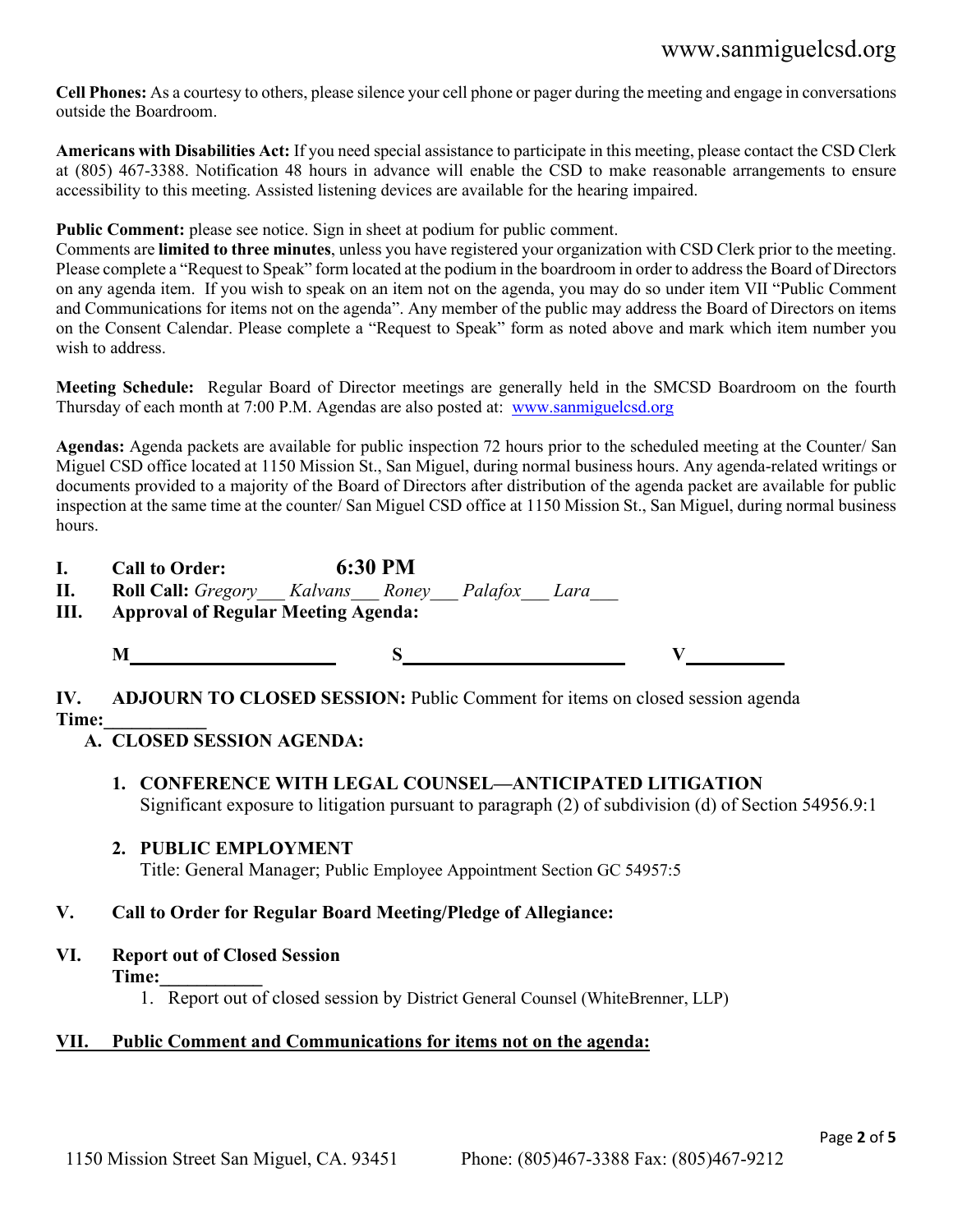Persons wishing to speak on a matter not on the agenda may be heard at this time; however, no action will be taken until placed on a future agenda. Speakers are **limited to three minutes**. Please sign in with name and address at podium.

# **VIII. Special Presentations/Public Hearings/Other:**

**1. PUBLIC HEARING:** Proposition 218—Public Hearing on Proposed Increase to Trash Collection and Disposal Service Charges by San Miguel Garbage Company and approve RESOLUTION 2022-33**.**

**Recommendation:** Staff recommends that the Board of Directors approve RESOLUTION 2022-33 granting an 8.59% rate increase to trash collection and disposal service charges by San Miguel Garbage Company.

**Public Comments:** (Hear public comments prior to Board Action) M\_\_\_S\_\_V\_

**2. PUBLIC HEARING:** Consider approving RESOLUTION 2022-32 confirming the 2022 Weed Abatement Cost Report and Authorizing Collection of the charges on the County Tax Rolls.

**Recommendation:** Approve the Cost Report for the 2022 Weed Abatement Program (Exhibit "A") by RESOLUTION 2022-32

**Public Comments:** (Hear public comments prior to Board Action) M\_\_\_S\_\_V\_

### **IX. Staff & Committee Reports – Receive & File: Non-District Reports:**

- **1.** San Luis Obispo County Organizations Verbal/Report
- **2.** Camp Roberts—Army National Guard Verbal
- **3.** Community Service Organizations Verbal

# **District Staff & Committee Reports:**

- **4.** Interim General Manager (Mr. Roberson) Verbal
- **5.** District General Counsel (Mr. White) Verbal
- **6.** District Utilities (Mr. Dodds) Report Attached
- 

# **X. CONSENT CALENDAR:**

The items listed below are scheduled for consideration as a group and one vote. Any Director or a member of the public may request an item be withdrawn from the Consent Agenda to discuss or to change the recommended course of action. Unless an item is pulled for separate consideration by the Board, the following items are recommended for approval without further discussion.

- **1.** Approval of RESOLUTION 2022-34 approving a rate increase from \$5.38 per HCF to \$5.55 per HCF for construction hydrant meter usage to be effective July  $16<sup>th</sup>$ , 2022
- **2.** Approval RESOLUTION 2022-35 adopting the 2<sup>nd</sup> amendment and restated Integrated Waste Management Authority (IWMA) JPA and MOA with Special Districts, and authorize the General Manager to sign the Amendment to the MOA

**Public Comments on all Consent Items:** (Hear public comments prior to Board Action) M\_\_\_S\_\_\_V\_\_

**7.** Fire Chief (Chief Roberson) Report Attached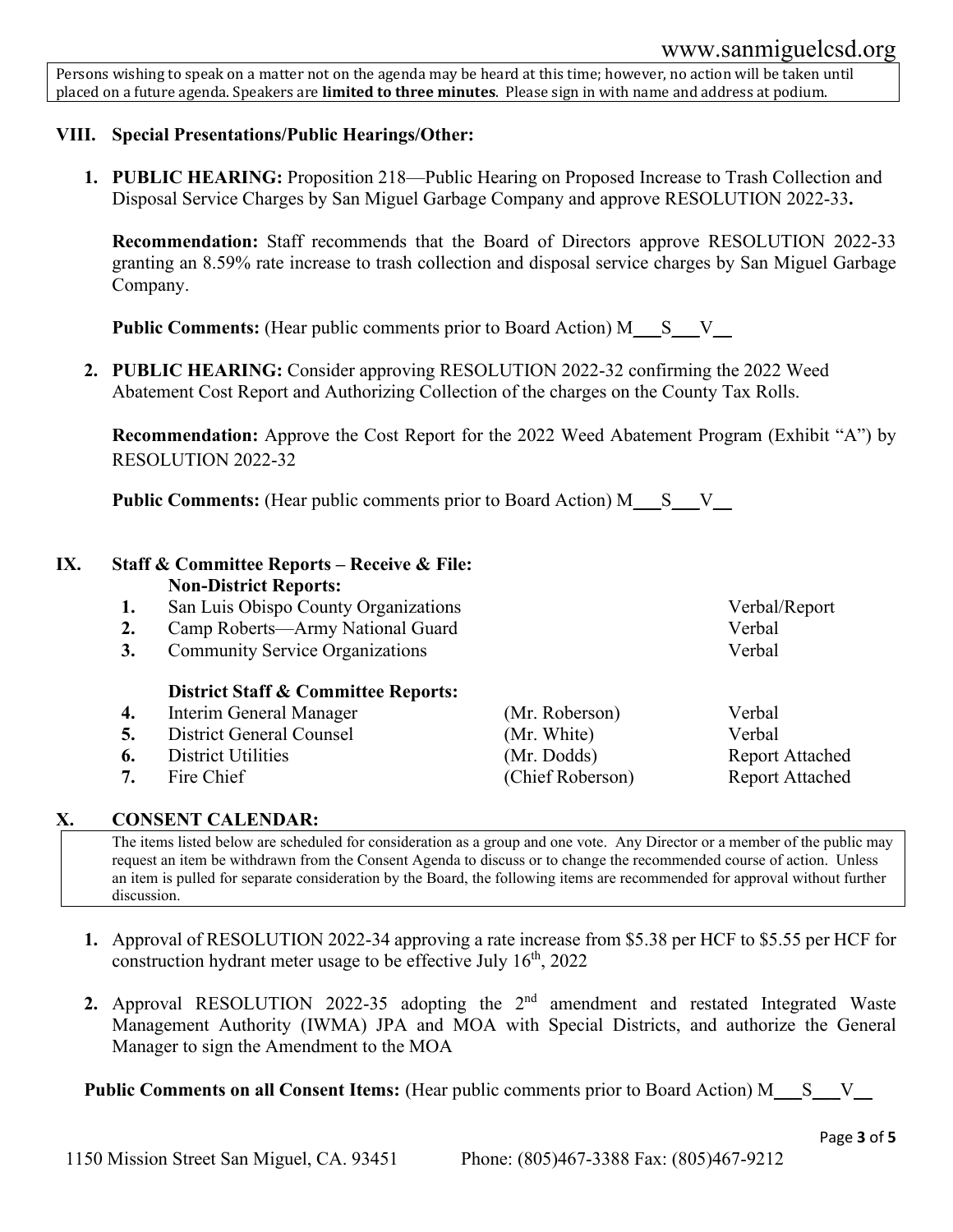# **XI. BOARD ACTION ITEMS:**

#### **1. Review, Discuss and Receive the Enumeration of Financial Reports for May 2022** (Hido)

- A. Claims Detail Report
- B. Statement of Revenue Budget vs Actuals
- C. Rev Budget vs Actual Summary
- D. Statement of Expenditures Budget vs Actual
- E. Cash Report
- F. Investment Portfolio Report

**Public Comments:** (Hear public comments prior to Board Action) M\_\_\_\_\_\_ S\_\_\_\_\_V\_\_\_\_\_

### **2. Discuss and approve RESOLUTION 2022-37 authorizing a contract with Bartle Wells Associates for a Utility Rate Study and appropriate funding from fund 30, 40, 50, and 60 Capital Reserves. (Dodds)**

**Recommendation:** Approve RESOLUTION 2022-37 authorizing the General Manager or Director of Utilities to contract with Bartle Wells Associates to prepare a utility Rate Study analysis and to appropriate funding for the rate study project from capital reserves

**Public Comments:** (Hear public comments prior to Board Action) M\_\_\_\_\_\_ S\_\_\_\_\_V\_\_\_\_

### **3. Consider approving RESOLUTION 2022-36 authorizing the Interim General Manager or Director of Utilities to execute a purchase and sale agreement in the amount of \$100,000 for the sale of District property (Assessor parcel number 021-261-019) to Colin Weyrick).** (Dodds)

**Recommendation:** Approve RESOLUTION 2022-36 authorizing the Interim General Manager or Director of Utilities to execute a purchase and sale agreement in the amount of \$100,000 for the sale of District property (Assessor parcel number 021-261-019) to Colin Weyrick.

**Public Comments:** (Hear public comments prior to Board Action) M\_\_\_\_\_S\_\_\_V\_\_\_V\_\_\_

### **4. Discussion on status of Machado Wastewater Treatment Facility expansion and aeration upgrade project** (Dodds)

**Recommendation:** Discuss the status and next steps of the Machado Wastewater Treatment Facility expansion and aeration upgrade projects.

**Public Comments:** (Hear public comments)

#### **XII. BOARD COMMENT:**

This section is intended as an opportunity for Board members to make brief announcements, request information from staff request future agenda item(s) and/or report on their own activities related to District business. No action is to be taken until an item is placed on a future agenda.

# **XIII. ADJOURNMENT TO NEXT REGULAR MEETING**

1150 Mission Street San Miguel, CA. 93451 Phone: (805)467-3388 Fax: (805)467-9212